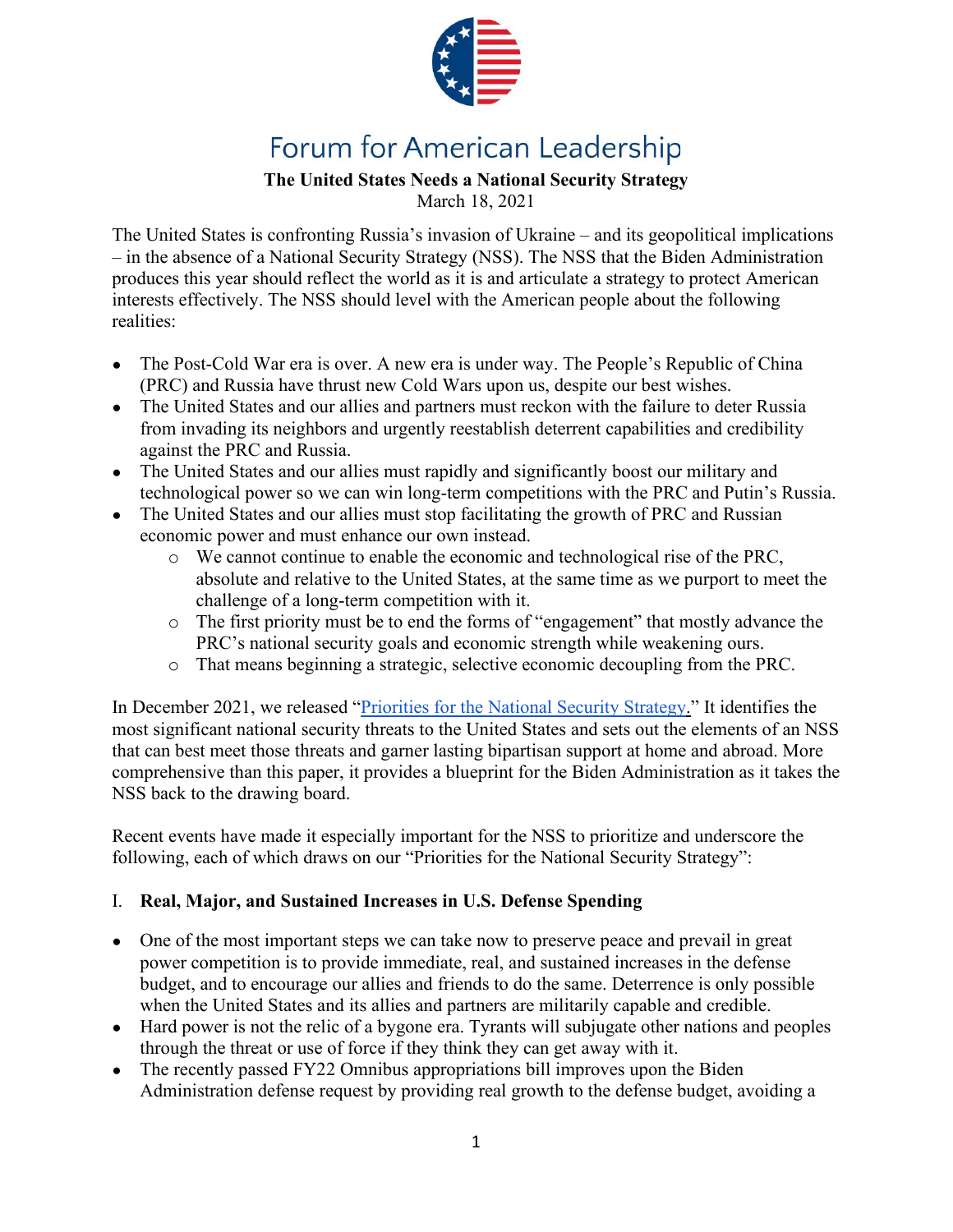*net reduction* in military resources. In the current and foreseeable global environment, more will be required.

• The NSS must prescribe immediate increases in defense spending of at least 5% growth *above inflation*, a number already cited by Senate Minority Leader McConnell. It should underscore the need for sustained, bipartisan support for increased defense spending to meet the growing threats to U.S. security. The United States must prioritize that over other choices.

#### II. **Global Strategy to Counter Global Threats**

- The United States must prioritize meeting the challenge from the PRC, first in the Indo-Pacific. Yet we have vital, enduring interests in Europe and the Middle East, in addition to those in the Indo-Pacific. The best American strategists have long understood that American security rests on the foundation of a favorable balance of power in each region.
- If we fail to secure those interests, the world will be more dangerous—that is, more likely to result in wars—and less conducive to allowing Americans to thrive economically.
- Preserving peace and stability in those critical regions is necessary to achieve our objectives against the PRC, which seeks to exercise global, not regional, power and influence.
- Preventing the domination or destabilization of Europe and the Middle East will help, not hurt, in meeting the comprehensive challenge posed by the PRC. If we fail to do so, it will backfire, making our competition with the PRC more difficult to pursue and to win: we will end up spending far more time, energy, resources, and attention quelling crises after they arise rather than heading them off before they begin.
	- o If Putin's conquest of Ukraine and subjugation of Belarus succeed, the NATO-Russian border will be even longer than it was during the Cold War. We will have to spend more resources shoring up the alliance, not less.
	- o U.S. withdrawal from Afghanistan enabled the Taliban takeover of the country, increasing the likelihood of terrorist attacks and making it more difficult for us to identify and strike terrorist cells.
- A strong, forward-deployed military posture is essential, particularly in the Indo-Pacific and Europe. Forward-positioned combat forces with world-class capability and sufficient capacity, acting together with complementary allied and partner capabilities, deter aggression. The United States should focus on getting combatant commanders the capabilities they need to deter aggression in their respective theaters; encouraging far stronger and complementary capabilities from allies and partners and expanding combined exercises with them; and expediting arms deliveries to threatened democracies.
- Our posture will and should be different in and tailored to each region.

#### III. **Immediate Next Steps**

The NSS must ensure that we take immediate steps to maintain deterrence in each major region:

# **Indo-Pacific**

● We must act urgently to deter the PRC from the use of force against Taiwan or elsewhere. The ability of the United States and our allies and partners in the Indo-Pacific to deter and, if necessary, win a future conflict in the region is increasingly open to question.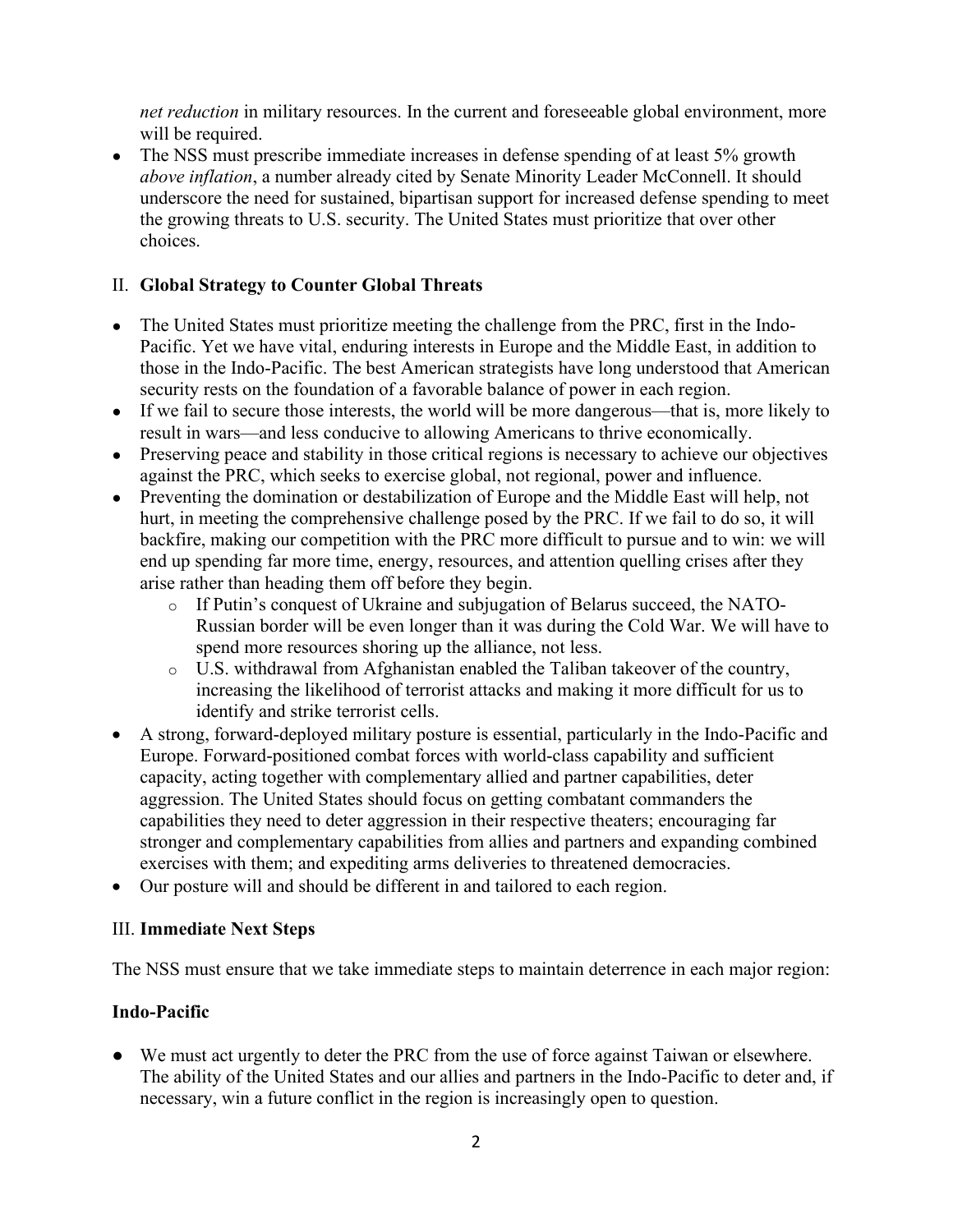- We must arm and prepare our allies and partners, especially Taiwan, against the threat from the PRC.
- In the event of PRC aggression against Taiwan, U.S. and allied / partner forces must be able to quickly reinforce Taiwan and possess the capability to rapidly attrite the PRC's attacking naval and air assets.
- To bolster deterrence, the United States faces the urgent necessity of both enhancing readiness and increasing combat capability and capacity in the immediate term, while accelerating innovation and developing new concepts of operation. Both of those steps are essential and cannot be completed without defense budgets that stay well ahead of inflation.
- Priority areas for investment include capabilities that would allow us to counter the PRC's navy quickly: long-range fires, anti-ship missiles, submarines, smart mines, and unmanned vehicles; air and missile defense in the region; and air battle management capabilities.
- Continuing to build on integrated joint and combined operations and forward basing with allies and partners will be vital.
- The Australia-United Kingdom-United States (AUKUS) nuclear submarine deal leveraged two American strategic advantages—nuclear submarine technology and our robust alliances—to U.S. advantage in the competition against the PRC. This deal is a credit to the Biden administration. We must exploit similar areas of comparative advantage wherever and whenever possible.
- Similarly, the Biden administration has successfully broadened engagement with the informal "Quad" alliance of the United States, India, Japan, and Australia. We must continue to work with these three critical democracies and others in the region to counter PRC aggression.
- The United States should provide a mechanism for closer economic ties and integration among U.S. allies and partners in the region to provide alternatives to economic reliance on the PRC, especially for some of the smaller Indo-Pacific countries.

# **Europe**

- The United States and our allies and partners should help the Ukrainians bring about Russia's defeat in Ukraine by supplying the Ukrainian government and defense forces with weapons and vital materiel. Putin's invasion of Ukraine should be as painful as possible for the current Russian leadership. In the event that the Ukrainian army is defeated or the government forced into exile, we should support resistance movements that combat Russian occupation.
- Putin's war is a hinge moment in Europe. Germany has committed to meeting the NATO standard of 2% of GDP spent on defense. Numerous other NATO allies have announced that they are boosting defense spending. We must commend our allies for their spending increases and encourage them to keep their newfound inclination to spend more on defense now and for years to come.
- U.S. allies and partners throughout Europe must implement serious plans to diversify energy supplies and turn away from energy dependence on Russia. The United States must encourage them to do so and help them do so.
- Xi Jinping is watching the war in Ukraine. How we respond to Russia's invasion of its neighbor may influence his calculus about when, how, and if he is able to subjugate the free people of Taiwan by force, for example.
- The imposition of enormous costs on Russia will also help create tension and uncertainty in the Beijing-Moscow partnership.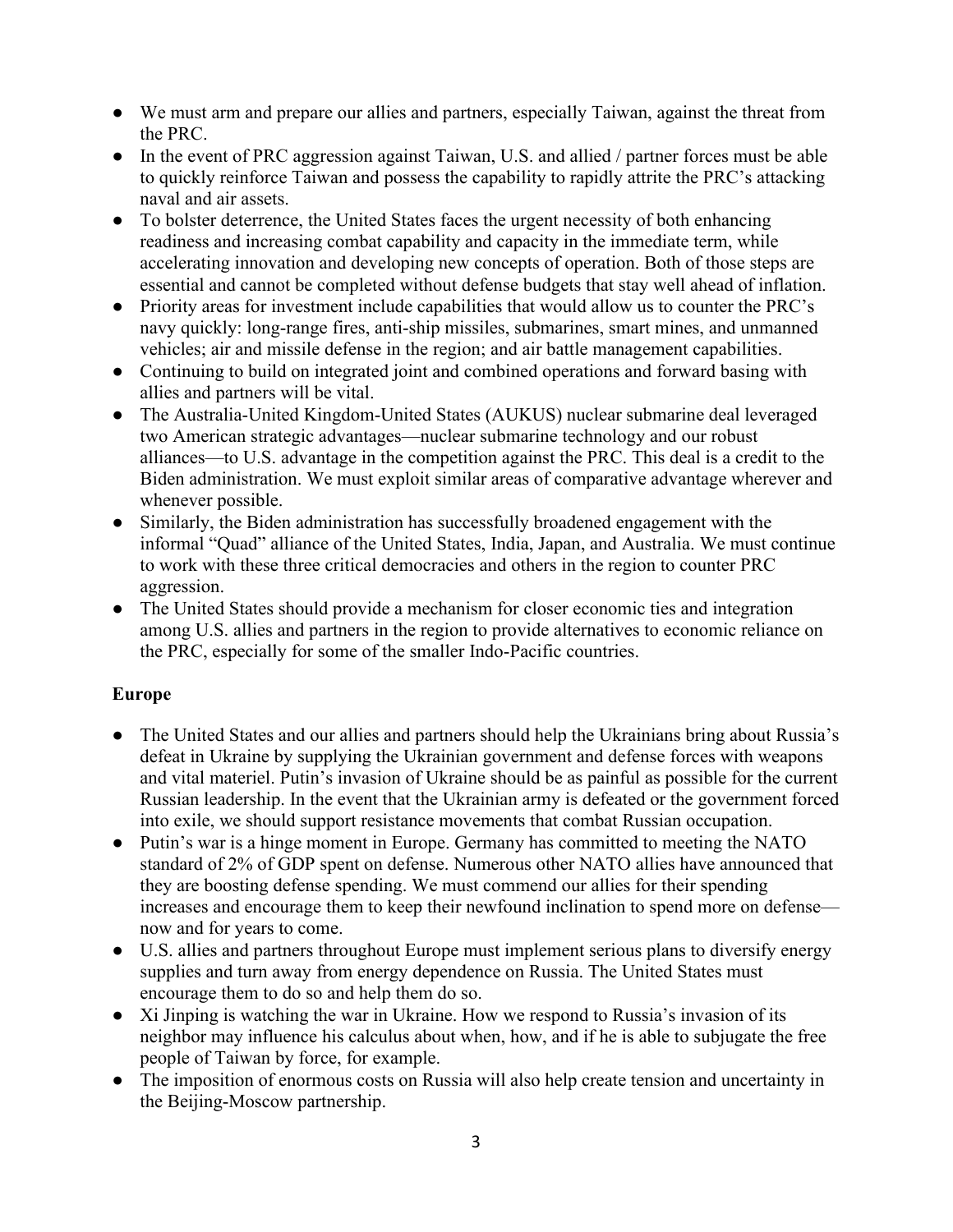- $\circ$  Xi should be made to shoulder blame and responsibility for his partnership with Putin, which they jointly announced—just weeks ago—had "no limits."
- o Russia's economic isolation may force the PRC to make choices between risking second-order effects from supporting Russia, or starting to distance itself from its partnership with Putin. Enforcing sanctions against Russia, and secondary sanctions on PRC actors that support Russian sanctioned entities, will advance U.S. goals in competing with both the PRC and Russia.
- o Russia shares a long border and a sometimes-bitter and violent historical enmity with the PRC.
- $\circ$  In the near term, Russia's economic isolation may incentivize Putin to attempt to turn even more toward the PRC. Yet the relative power balance between Russia and the PRC, already vastly in favor of the PRC before the invasion of Ukraine, is now in free-fall on the Russian side. That may hasten the moment when Russia will have to choose whether it will become merely a vassal to the PRC or to pursue a different course.

#### **Middle East**

- Technological innovation has greatly reduced American dependence on Middle Eastern energy resources, but those energy resources remain essential to many of America's allies and partners, including in the Indo-Pacific. And strategic U.S. leadership and coordination with friends and partners in the region could be an advantage in the long-term competition with the PRC, given the PRC's energy vulnerabilities.
- In the immediate term, the Biden Administration should seek to work with major Arab oil producers in the region to counteract Russia's coercive energy diplomacy.
- The Administration should abandon any effort to use a nuclear agreement with Iran to bring Iranian oil back to the marketplace. In doing so, the Administration would be relying on Russia to reintegrate a major Russian strategic partner into the international system. And it would be re-empower an Iranian regime determined to undermine the essential interests of the United States and our friends and partners in the region.
- The Biden Administration can seek to cauterize PRC and Russian influence in the Middle East by supporting friends and partners dedicated to countering Iran and preventing further Russian expansionism. The NSS should recognize and respond to the growing security cooperation between Iran and the PRC. That relationship threatens core U.S. interests and will make Tehran more powerful and less susceptible to pressure from the West.
- The NSS should underscore the need to build a more unified and capable U.S., Arab, and Israeli coalition to respond to the threat from Iran. Combined military exercises can play a vital role in that effort, while sending a positive deterrent message. The Abraham Accords present a historic opportunity to expand regional peace and prosperity, provide a counterpoint to Iran, and constrain malign influence from the PRC and Russia.

#### IV. **Foreign Policy for the Middle Class**

Successfully competing against the PRC, and Russia, requires that the United States and our allies and partners both: 1) cease enabling the PRC's and Russia's economic and technological power relative to ours, and 2) bolster our own comprehensive economic and technological strength—and thus national security.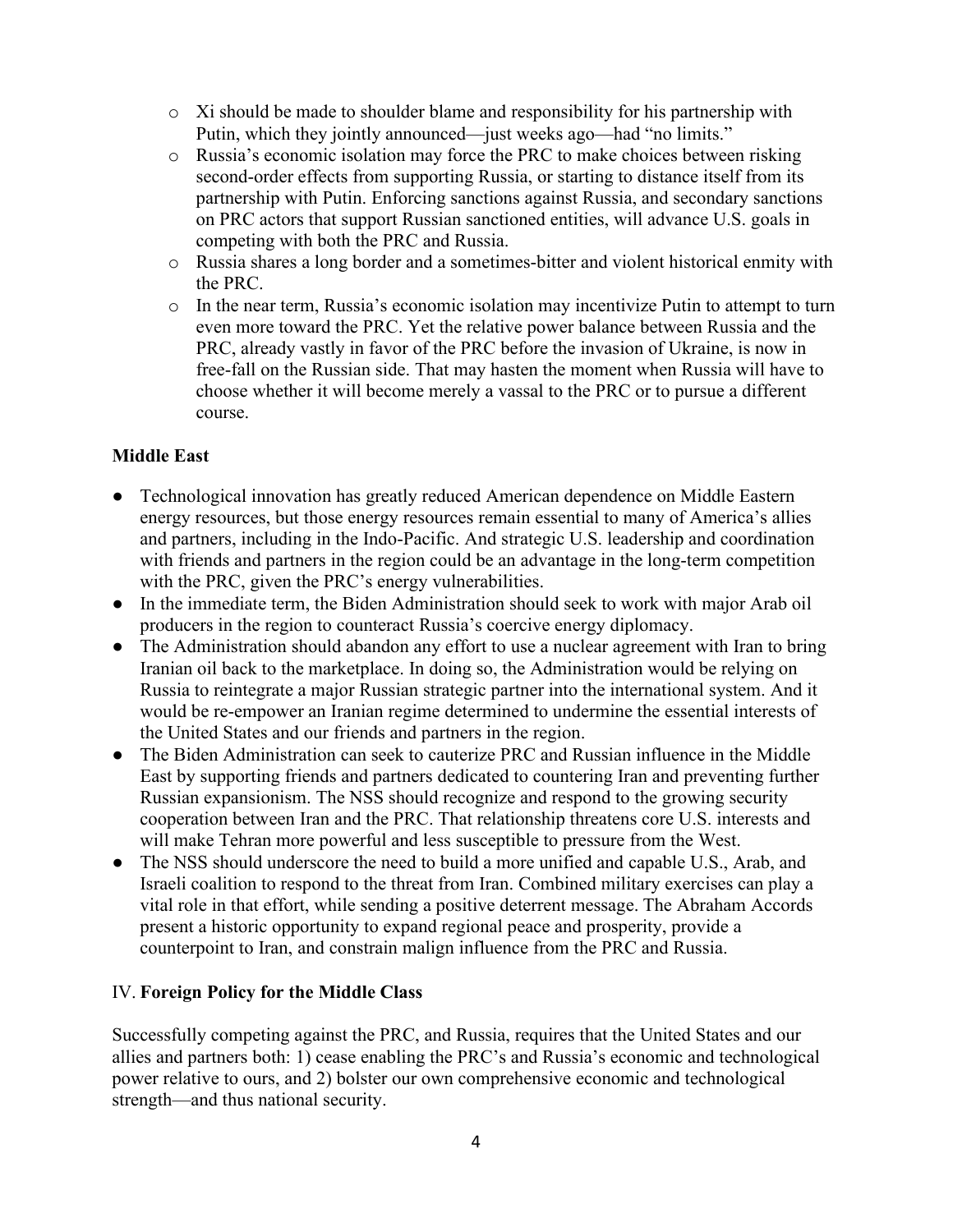The United States can accomplish this by prioritizing:

#### **High-Tech Agenda**

- Funding for key defense technologies will not only assist in combating adversaries, but create iobs.
- Ensuring that the U.S. military maintains a dominant technological advantage will also result in direct applications for the domestic economy.
- This means securing U.S. and allied technological leadership through investments that increase R&D for domestic innovation on essential defense technologies, such as AI, quantum, telecommunications, and nanotechnology; fostering onshore high-tech production, including for semi-conductors; and bolstering America's defense industrial base.

#### **Economic Resilience**

- The dangers—even the absurdity—of the United States and our allies and friends relying on our *principal adversaries* for crucial resources, materials, supplies, and goods should be evident.
- The NSS should prioritize a turn away from this potentially calamitous vulnerability of the United States and our allies and partners, and set our and our friends' economies on a course to be stronger, more resilient, and far less dependent on the PRC or Putin's Russia.
- Our attempt to integrate Russia's economy is now being unwound in haste, at some cost to us and our allies.
- The same process with respect to the PRC would be exponentially larger and more costly if we were to be faced with a crisis brought about by the PRC—such as the use of force by the PRC against Taiwan or elsewhere. If an immediate decoupling from Russia has proven disruptive, the consequences of doing so with the PRC amidst an escalating crisis would be far greater.
- Despite short-term adjustment costs, we must begin a planned and proactive strategic, selective economic decoupling from the PRC to avoid the potentially catastrophic consequences of a hasty and reactive fracture amidst a future crisis.
- The NSS ought to set out that strategically necessary course clearly and forthrightly.
- The United States must restructure supply chains to reduce dependence on Chinese sources of critical products, components, and raw materials. Our allies and partners must be encouraged to do so to the maximum extent possible.
- The NSS should make clear that all strategically significant U.S. industries and entities must examine how they might be dependent upon PRC material, supplies, goods, manufacturing, financing, transportation, and markets, and take steps—now, before it is too late—to reduce and eliminate those dependencies.
- Reshoring production of necessary high-end manufactured products, such as semiconductors, not only creates high-paying jobs in the United States, it can also create stronger economic ties with allied and partner nations.
- Better monitoring and regulations of China's hitherto virtually unrestricted access to our markets, technology, and capital are essential.
- That includes much closer and more effective scrutiny and controls over not just technology, but also capital flows—in both directions. And it will almost certainly require stringent